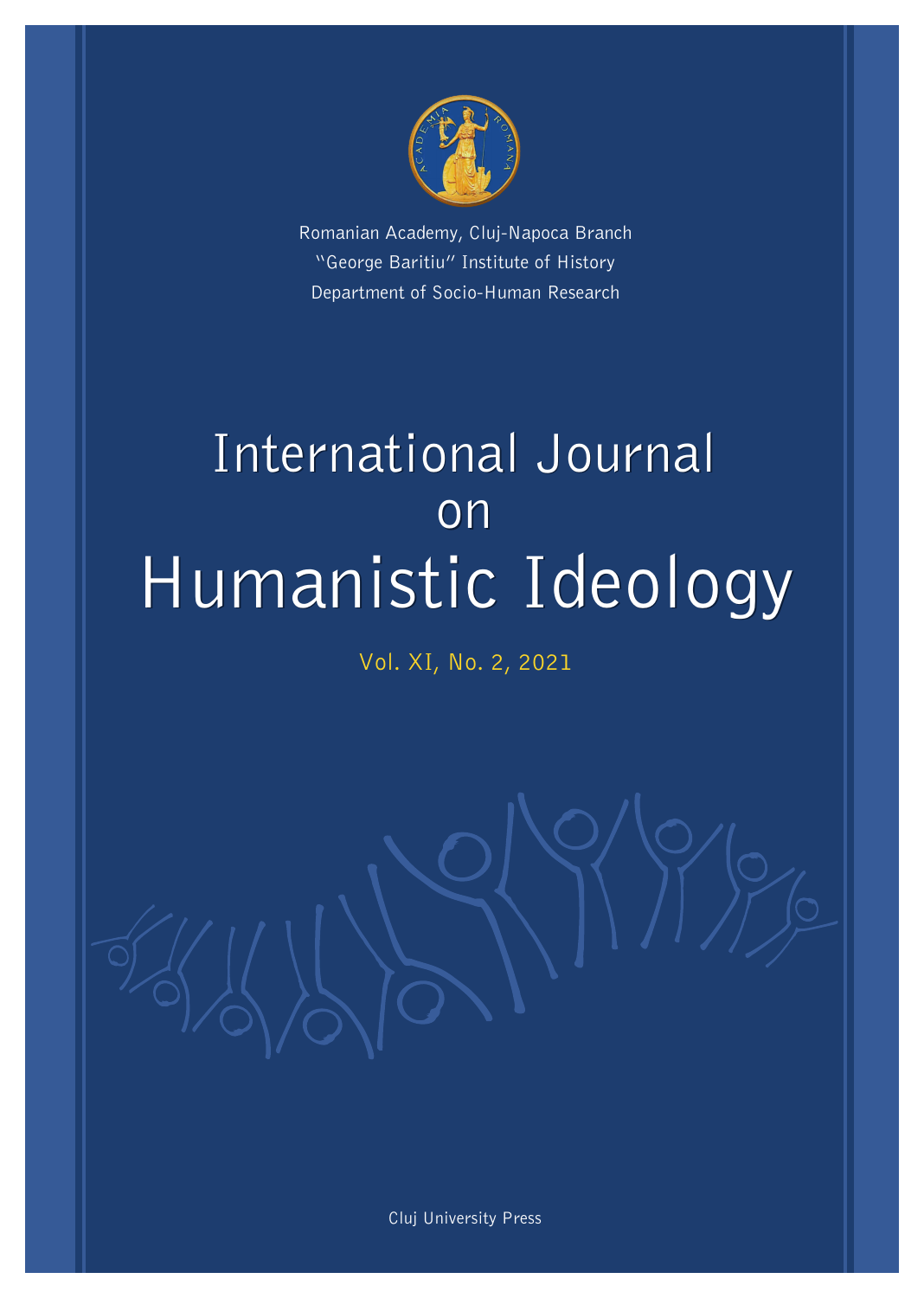

Department of Socio-Human Research "George Barițiu" History Institute of The Romanian Academy, Cluj-Napoca

> Website: www.socio.humanistica.ro E-mail: secretariat.dcsu@academia-cj.ro

No. 8, M. Kogălniceanu Street, 400084, Cluj-Napoca, Romania, Tel./Fax: +40 264 59 27 83

## **INTERNATIONAL JOURNAL ON HUMANISTIC IDEOLOGY**

**VOL. XI No. 2 2021**

# **TOPIC:**

# **Kierkegaard's Humanistic and Literary Heritage**

**II**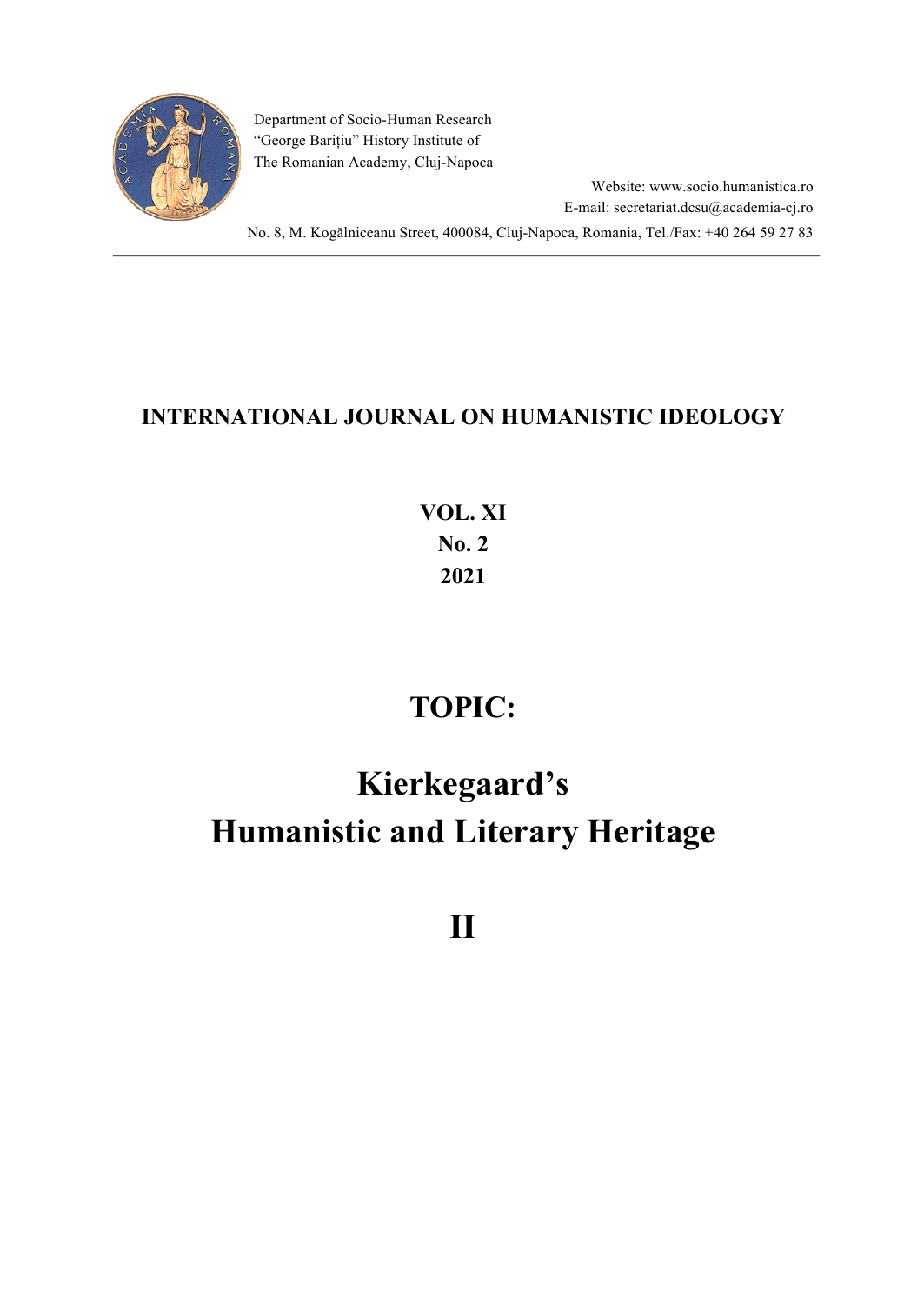#### **SCIENTIFIC/EDITORIAL BOARD**

#### *Editor-in-Chief:*

**Virgil CIOMOȘ**, Department of Socio-Human Research, "George Bariţiu" History Institute of The Romanian Academy, Cluj-Napoca, Romania

#### *Editorial Board:*

**Cristian BODEA, Virgil CIOMOȘ, Silviu G. TOTELECAN**, Department of Socio-Human Research, "George Bariţiu" History Institute of The Romanian Academy, Cluj-Napoca, Romania

#### *Advisory Board:*

**Giovanni CASADIO**, Professor, Ph.D. (History of Religions), Faculty of Letters and Philosophy, University of Salerno, Italy; **Ion COPOERU**, Professor, Ph.D. (Philosophy), Department of Philosophy, Babeș-Bolyai University of Cluj-Napoca, Romania; **James Gordon FINLAYSON**, Ph.D. (Philosophy), Department of Philosophy, University of Sussex, UK; **Mathew HUMPHREY**, Ph.D. (Political Philosophy), School of Politics and International Relations, University of Nottingham, UK; **David McLELLAN**, Emeritus Professor, Ph.D. (Political Theory), Politics and International Relations, University of Kent, UK; **George PATTISON**, Professor, Ph.D. (Theology and Religious Studies), School of Critical Studies, University of Glasgow; **Jean-Louis VIEILLARD-BARON**, Emeritus Professor, Ph.D (Philosophy), Department of Philosophy, University of Poitiers, France.

*Manuscript Editors*: Cristian Bodea, Virgil Ciomoș.

*Web Designers*: Petru Diaconu, Silviu G. Totelecan; *Cover*: Radu Nebert.

**ISSN: 2285 – 4517 (Online) ISSN: 1844 – 458X (Print) ISSN–L: 1844 – 458X (Print)**

I. Ciomoș, Virgil (Ed.)

**© 2021, Department of Socio-Human Research & authors**

#### **CLUJ UNIVERSITY PRESS SUBSCRIPTIONS**

51, Hașdeu Street **ijhi@academia-cj.ro** Tel./Fax: +40264597401 editura@editura.ubbcluj.ro http://www.editura.ubbcluj.ro

Director: Codruţa Săcelean **http://www.socio.humanistica.ro** 400371 Cluj-Napoca, Romania **secretariat.dcsu@academia-cj.ro**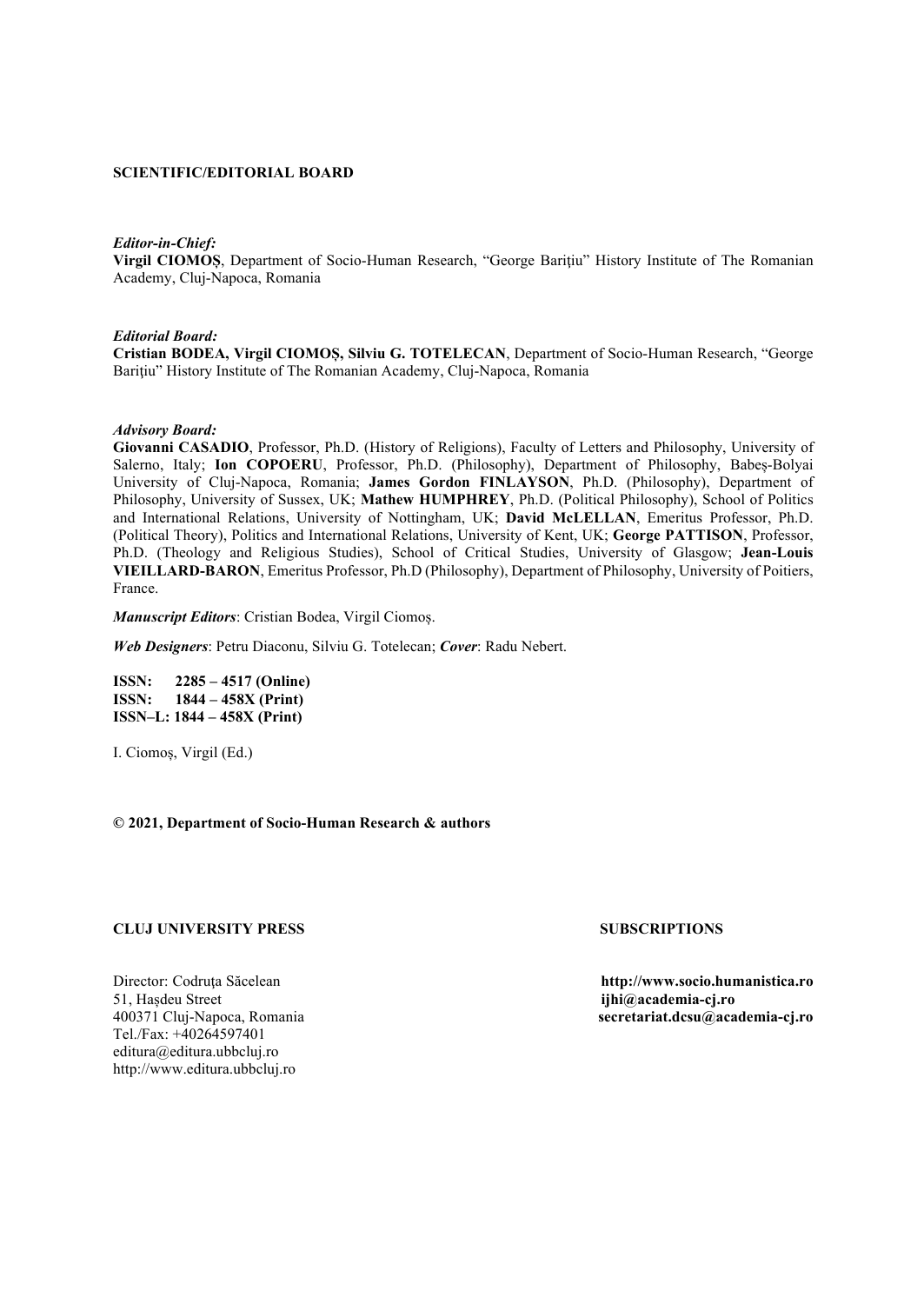### **INTERNATIONAL JOURNAL ON HUMANISTIC IDEOLOGY**

**Vol. XI No. 2 2021**

# **Kierkegaard's Humanistic and Literary Heritage**

**II**

**Guest Editor:**

**Flaviu-Victor Câmpean**

**PRESA UNIVERSITARĂ CLUJEANĂ / CLUJ UNIVERSITY PRESS 2021**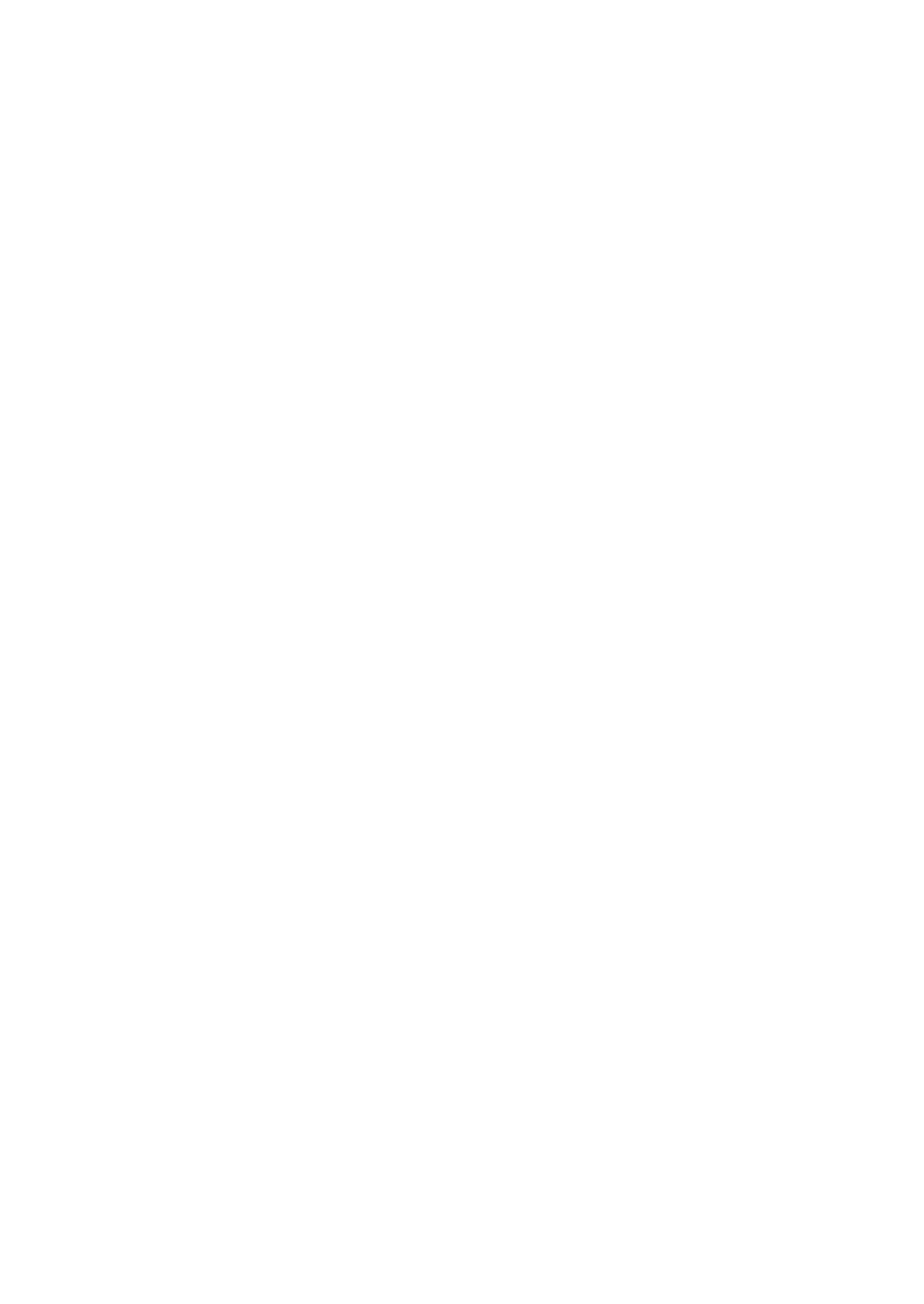## **CONTENTS**